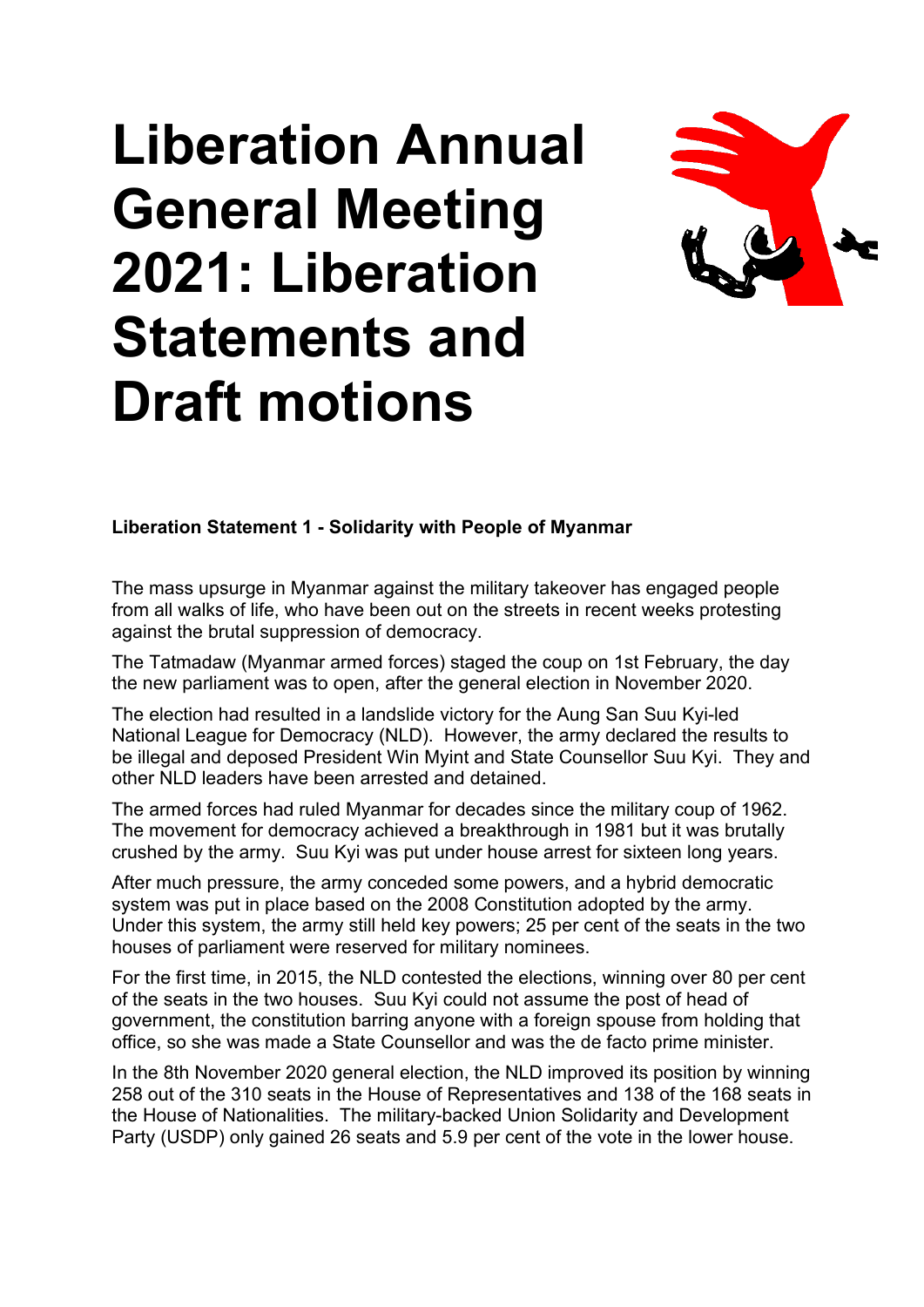Frustrated by this result, the armed forces declared an emergency under a constitutional provision and said it would last for one year after which fresh elections would be held.

The vested interests exercising political and economic power through the armed forces' elite were getting threatened by the growing electoral legitimacy of the NLD and its leader.

The higher echelons of the armed forces have built up a powerful network of patronage and business interests in the country. Some of the lucrative sectors like precious gems, timber and mineral resources are controlled and plundered by enterprises run by generals and former members of the officer corps.

The armed forces had thought that the USDP would gain enough strength to checkmate the NLD and Aung Suu Kyi, not expecting that, in both the 2015 and 2020 elections, the NLD scored over 80 per cent of the seats in the non-military sector.

That the armed forces are completely isolated from the people has become evident in the recent protests. Significantly, the bulk of civil servants, health workers, power sector employees and railway workers have joined the mass protests and gone on strike.

Faced with the growing protests, the police and the army are now resorting to repressive tactics including firing on peaceful protestors. Hundreds have already been arrested and put in jail.

The return of military rule clearly further threatens the position of the Rohingya population in Myanmar, stripped of their citizenship and subject to human rights abuses since the push in the late 1970's to expel them from Myanmar.

In giving our full backing to the progressive campaign for the return of democracy in Myanmar Liberation will:-

- encourage progressive MPs to find ways to promote the return to democracy in Myanmar;
- call for an end to military rule and the restoration of democracy;
- demand the release of all detainees; and
- call for the safeguarding of the lives, human and democratic rights, and livelihoods of the Rohingya population as well as the state recognised ethnic minority groups like the Chin and Kachins in Myanmar.

In an impressive show of solidarity the people of Myanmar are bravely facing the might of the military. For decades, the people of Myanmar were under the brutal heel of a military dictatorship. They have now resolved not to allow this to happen again. They deserve our ongoing support and solidarity.

## **Motion 1 : IRAQ**

Liberation AGM notes that: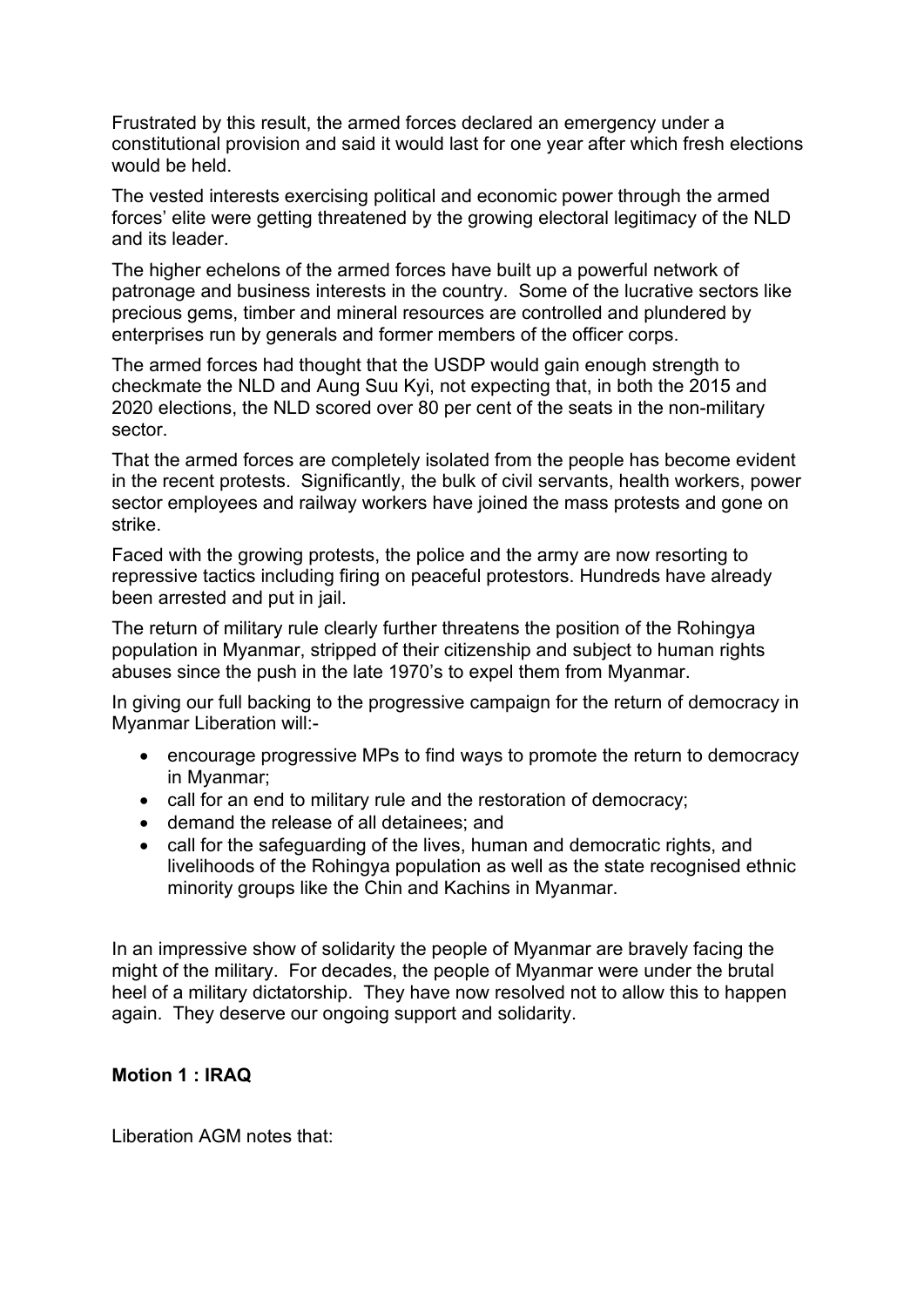- The structural crisis gripping Iraq, that led to the eruption of the Uprising on 1st October 2019, continues. It lies in the policies pursued by the ruling political blocs that perpetuate the sectarian-ethnic quota system installed after the US occupation in 2003. The Uprising's demands for radical reform and change remain unfulfilled.

The AGM, therefore, resolves to:

- Call on the Iraqi government to investigate the killing of more than 700 young protesters during the Uprising, andthe assassination and "disappearance" of civil activists, and to bring the criminals to justice.

- Support the legitimate demands for free and fair early elections with effective UN supervision.

- Demand immediate halt to vicious attacks by the security forces and militias on peaceful protesters.

- Condemn ISIS terrorist attacks targeting civilians and workers, including the bombing in Baghdad on 21 January 2021 which killed 32 people.

- Call for an end to foreign interference in Iraq's internal affairs, including Turkish military aggression in Iraqi Kurdistan and Iranian support for militias.

- Support the struggle of civil democratic forces to defeat political sectarianism and corruption, and achieve a democratic civil state based on citizenship and social justice.

Proposer: Hashim Ali, Iraqi Democratic Movement/UK

Seconder : Thikra Ali

## **Motion 2: IRAN**

Liberation notes with concern that:

- Since 2017 US-Iran relations have been marked by threats and retaliatory actions emanating from both sides.
- The US Trump administration initiated a policy of "maximum pressure" and sanctions on Iran which has had a catastrophic economic and social impact, devastating the lives of millions of working people and their families.
- The Trump administration unilaterally withdrew from the Joint Comprehensive Plan of Action (JCPOA), an internationally agreed nuclear deal endorsed by the UN Security Council and the EU.
- The theocratic regime in Iran has exploited external threats, especially by the US, to intensify its campaign of suppression against trade unionists and civil rights activists and an increasingly dissatisfied population.

Liberation therefore resolves to: